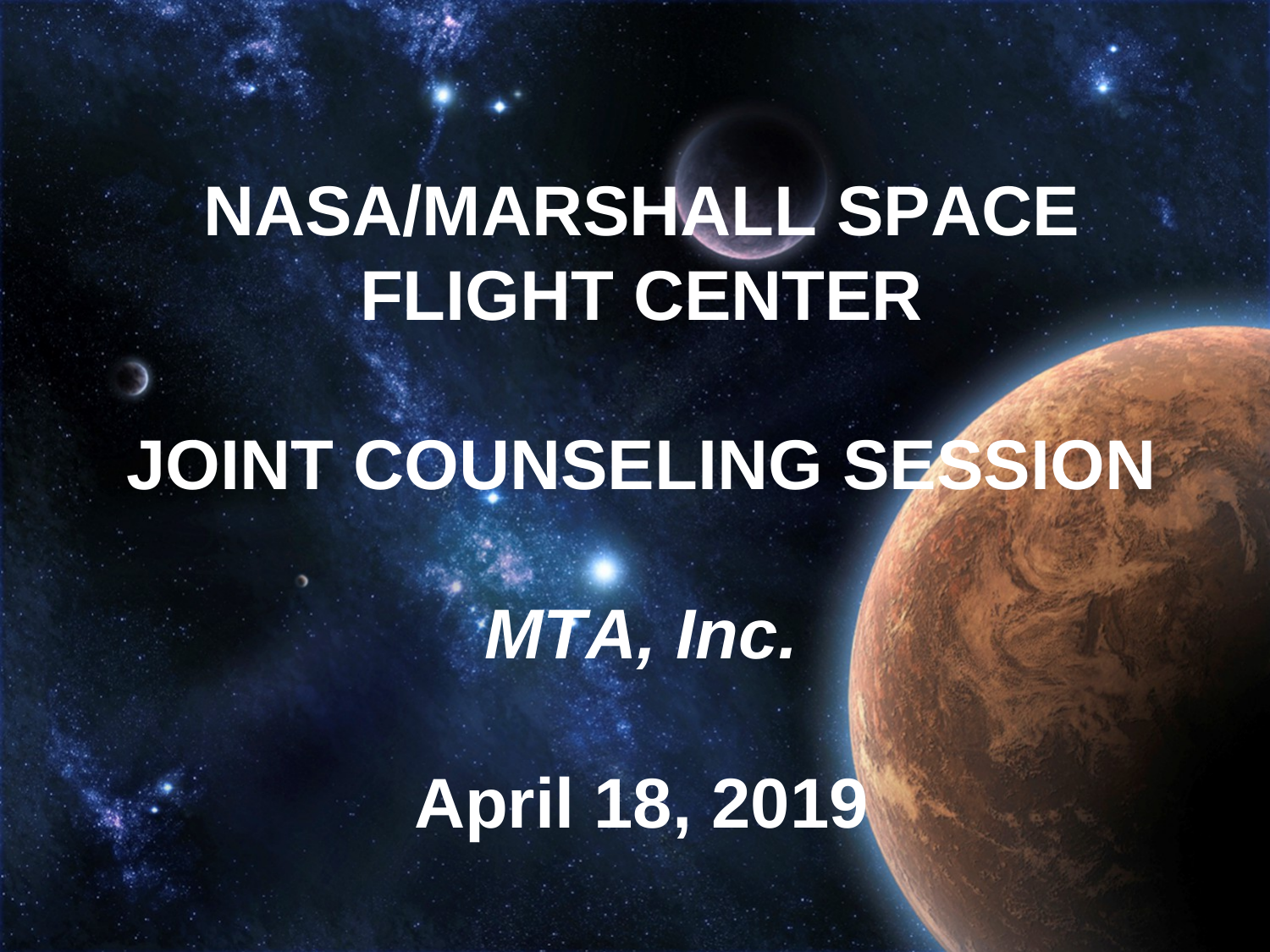# Background

| <b>COMPANY</b><br><b>NAME:</b> | MTA, Inc.            | <b>ADDRESS:</b>                     | <b>688 Discovery Drive</b><br><b>NW</b><br>Huntsville, AL 35806 |
|--------------------------------|----------------------|-------------------------------------|-----------------------------------------------------------------|
| <b>OWNER:</b>                  | <b>Melissa Davis</b> | <b>CONTACT</b><br><b>NAME:</b>      | <b>Bob Gordon</b>                                               |
| <b>EMAIL:</b>                  | rgordon@mta-inc.com  | <b>YEARS IN</b><br><b>BUSINESS:</b> | 35 years                                                        |
| <b>CAGE CODE:</b>              | 3U460                | <b>DUNS NUMBER: 118041268</b>       |                                                                 |
| <b>WEB SITE:</b>               | www.mta-inc.com      | <b>NAICS CODES:</b>                 | 541330, 541715                                                  |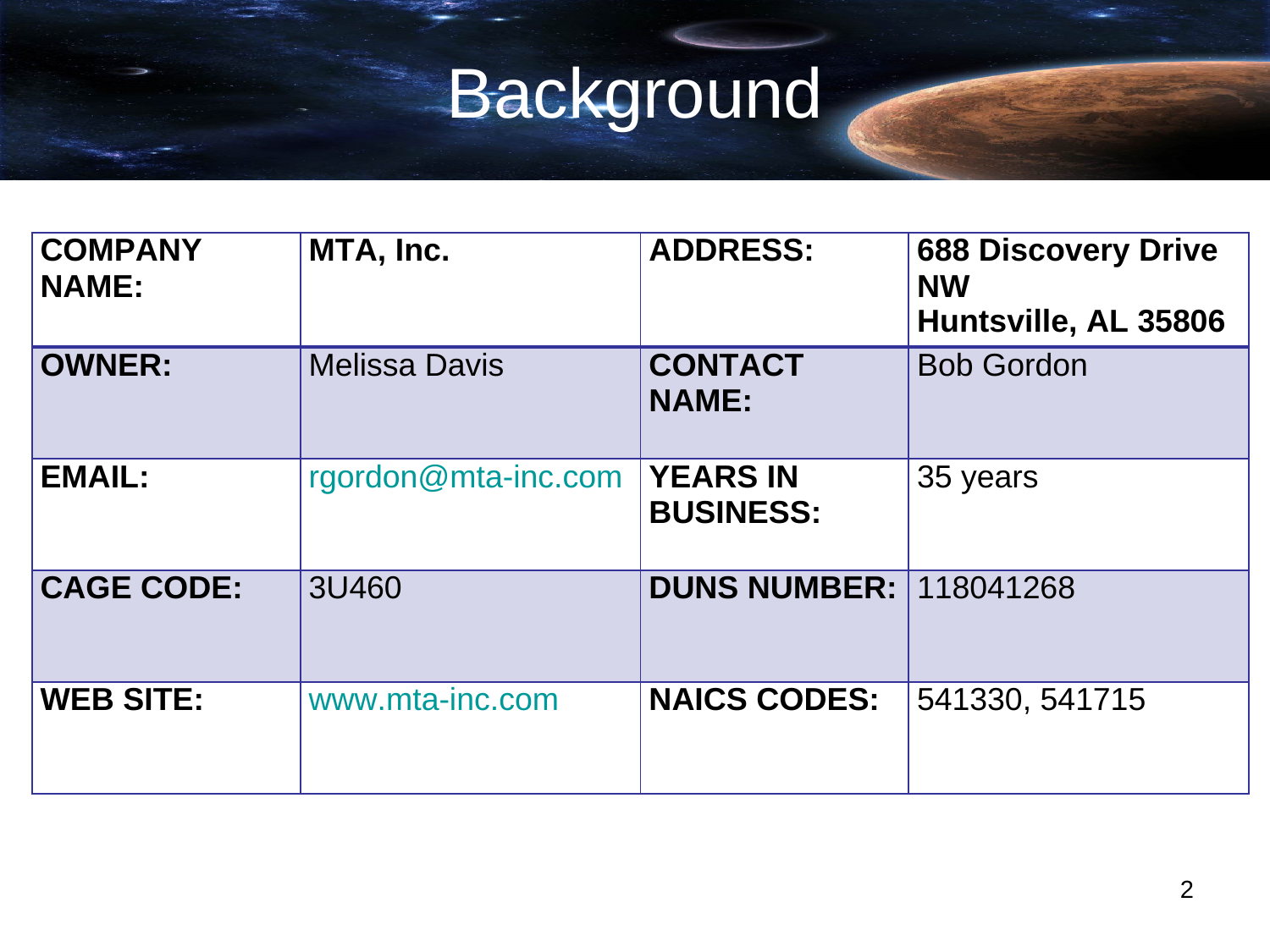### Business Size & Classifications

| <b>TOTAL EMPLOYEES:</b> |  |
|-------------------------|--|
| <b>AVERAGE SALES:</b>   |  |

| <b>CLASSIFICATIONS (select from list below):</b> | <b>Yes/No</b> |
|--------------------------------------------------|---------------|
| <b>SMALL BUSINESS</b>                            | Yes           |
| <b>SMALL DISADVANTAGED BUSINESS</b>              |               |
| <b>NATIVE AMERICAN-OWNED</b>                     |               |
| <b>ALASKAN NATIVE CORPORATION</b>                |               |
| <b>WOMEN OWNED</b>                               | Yes           |
| <b>ECONOMICALLY DISADVANTAGED WOMEN</b>          |               |
| <b>OWNED</b>                                     |               |
| <b>VETERAN-OWNED</b>                             |               |
| <b>SERVICE DISABLED VETERAN OWNED</b>            |               |
| <b>HUBZONE CERTIFIED</b>                         |               |
| 8(A) CERTIFIED                                   |               |
| 8(A) EXPIRATION DATE (if applicable)             |               |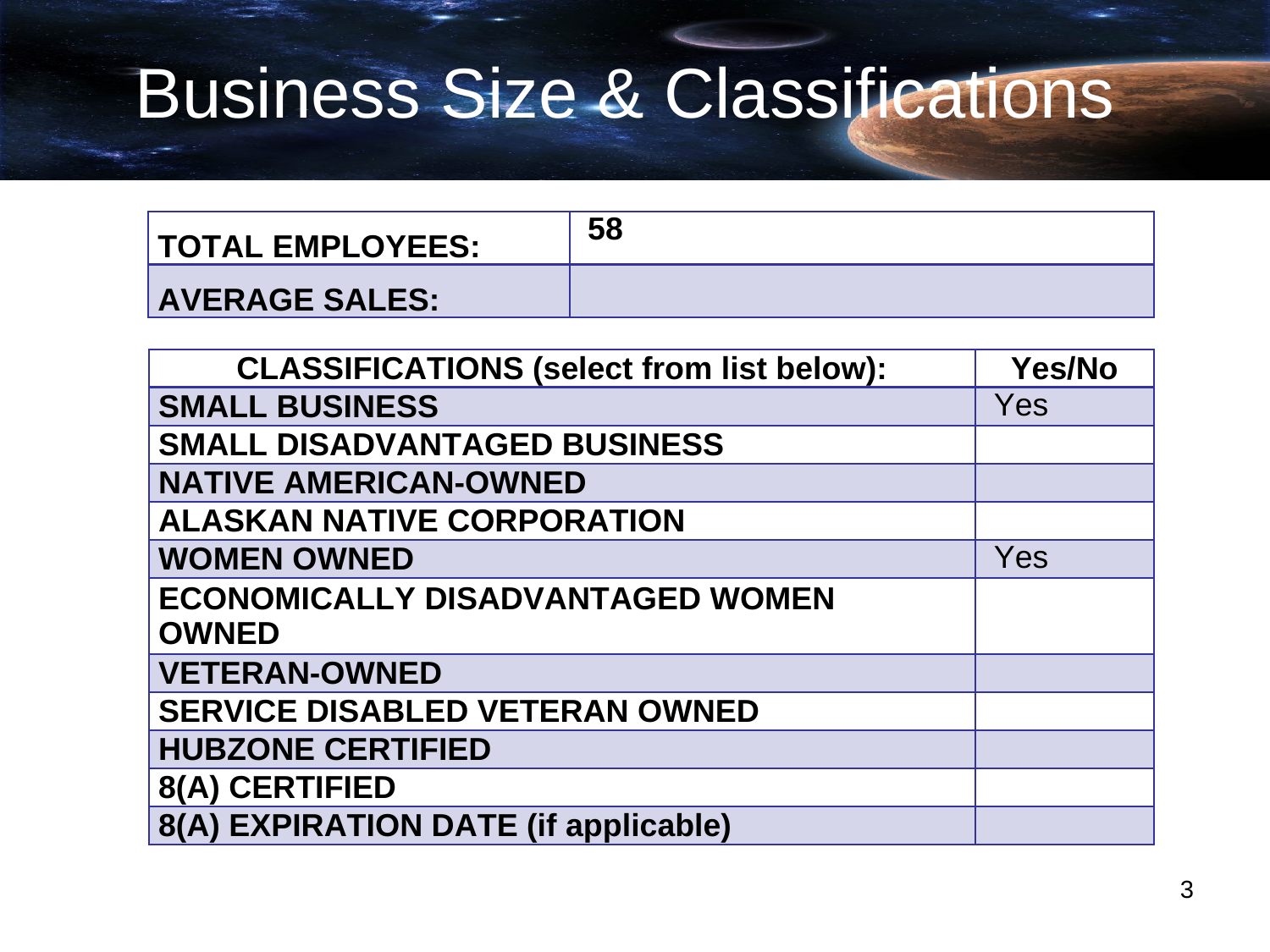## Quality Systems

#### **ISO 9001:2015**

#### **ISO 14001:2015**

#### Deltek CP, B&P, T&E

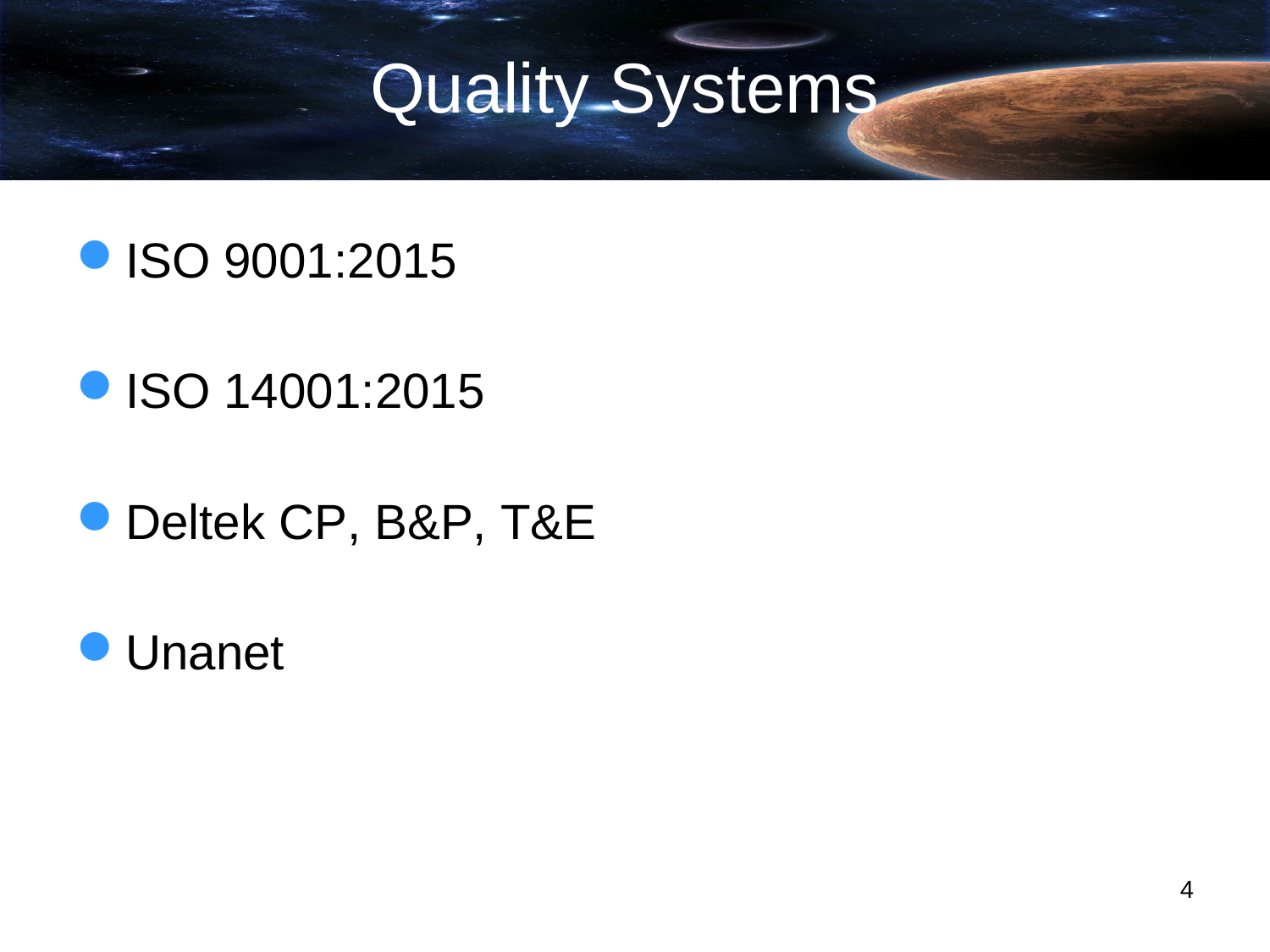#### Skills & Processes

#### **Reliability, Availability, and Maintainability Engineering**

•Provides technical expertise to the Engineering Directorate of the Combat Capabilities Development Command (CCDEVCOM) at Redstone Arsenal in the areas of Quality Engineering; Reliability, Availability, and Maintainability (RAM) Engineering and Analysis; and System Assessments across Army aviation and missile programs throughout their phases of weapon system design, development, production, fielding, and disposal.

•Spanning multiple Army aviation platforms including AH-64, CH-47, UH-60, Future Vertical Lift (FVL), and Improved Turbine Engine Program (ITEP), MTA scores maintenance data using the Government's Aviation System Assessment Program (ASAP) database and identifies and analyzes maintenance trends, assesses areas for possible improvement, and recommends solutions in order to improve fleet readiness.

•Provides quality engineering, assessment, and testing support on PATRIOT, FIM-92 Stinger, Multi-Mission Launcher (MML), Counter-Rocket, Artillery, and Mortar (C-RAM), and Terminal High Altitude Area Defense (THAAD) missile programs to improve missile readiness against enemy threats.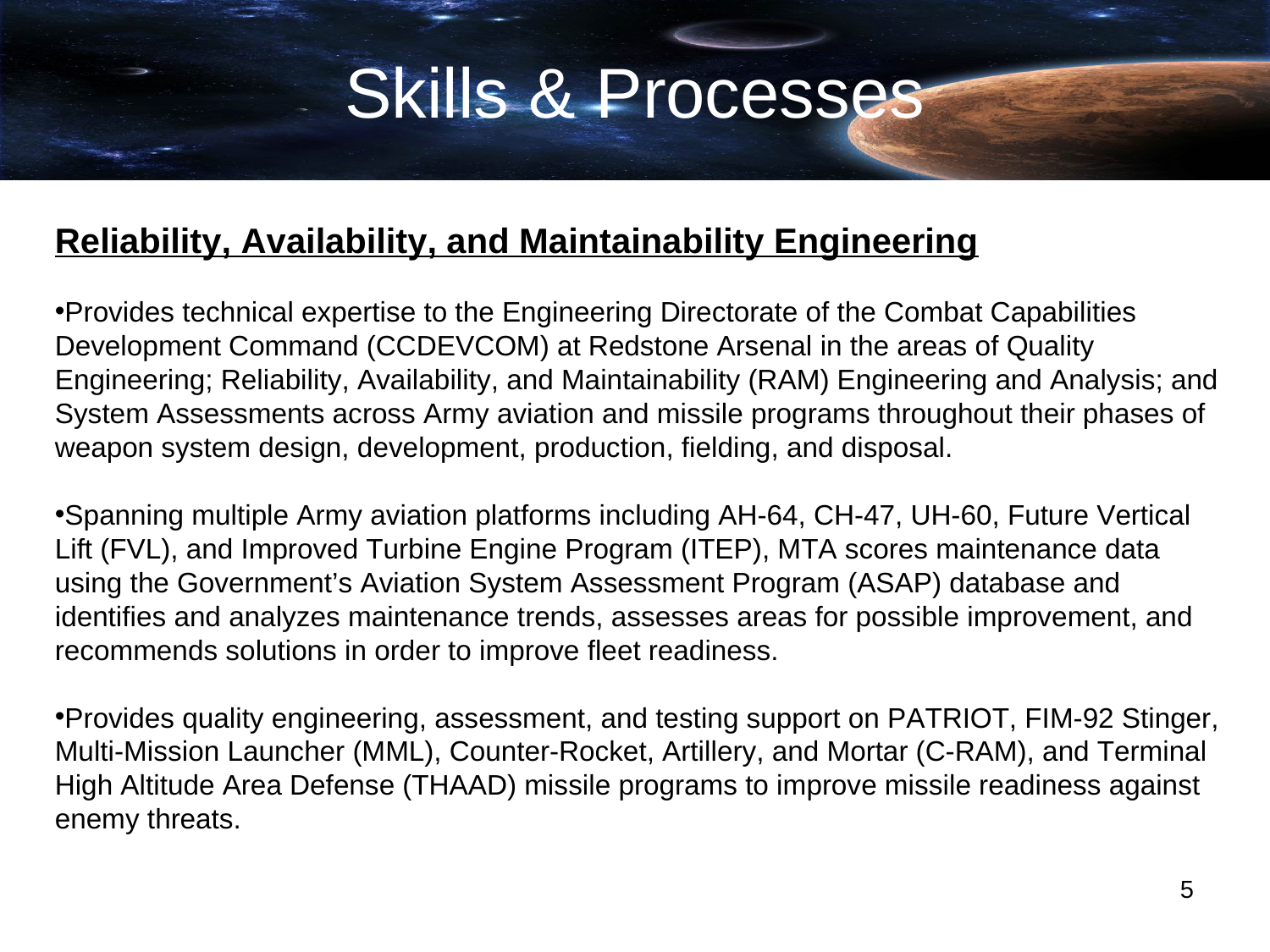### Skills & Processes (Cont.)

#### **Integrated Logistics Support**

•Support the Joint Attack Munitions System (JAMS) Project Office aboard Redstone with Maintenance Planning, Field Support Planning, Material Readiness, and Sustainment Training and Execution for the 70-mm Hydra Rocket and HELLFIRE Missile. We work closely with the Army-wide JAMS units across supply, maintenance, new equipment training, fielding, and live fire testing activities.

•Support the Corps of Engineers office in Huntsville with training services for the DD Form 1391 Processor System, Quality Control and Quality Assurance, Documentation and Reporting, and Helpdesk Support for over 1,700 users.

•Support NASA and the Johnson Space Center as a subcontractor with new and innovative tools to enhance IT troubleshooting and performance. Directly support the Flight Operations Directorate, Senior Executive Services (SES) Staff, and NASA Astronauts. Support logistical management functions of procurement, inventory control, regulated issue, tracking and disposal, Helpdesk support, and system/component troubleshooting.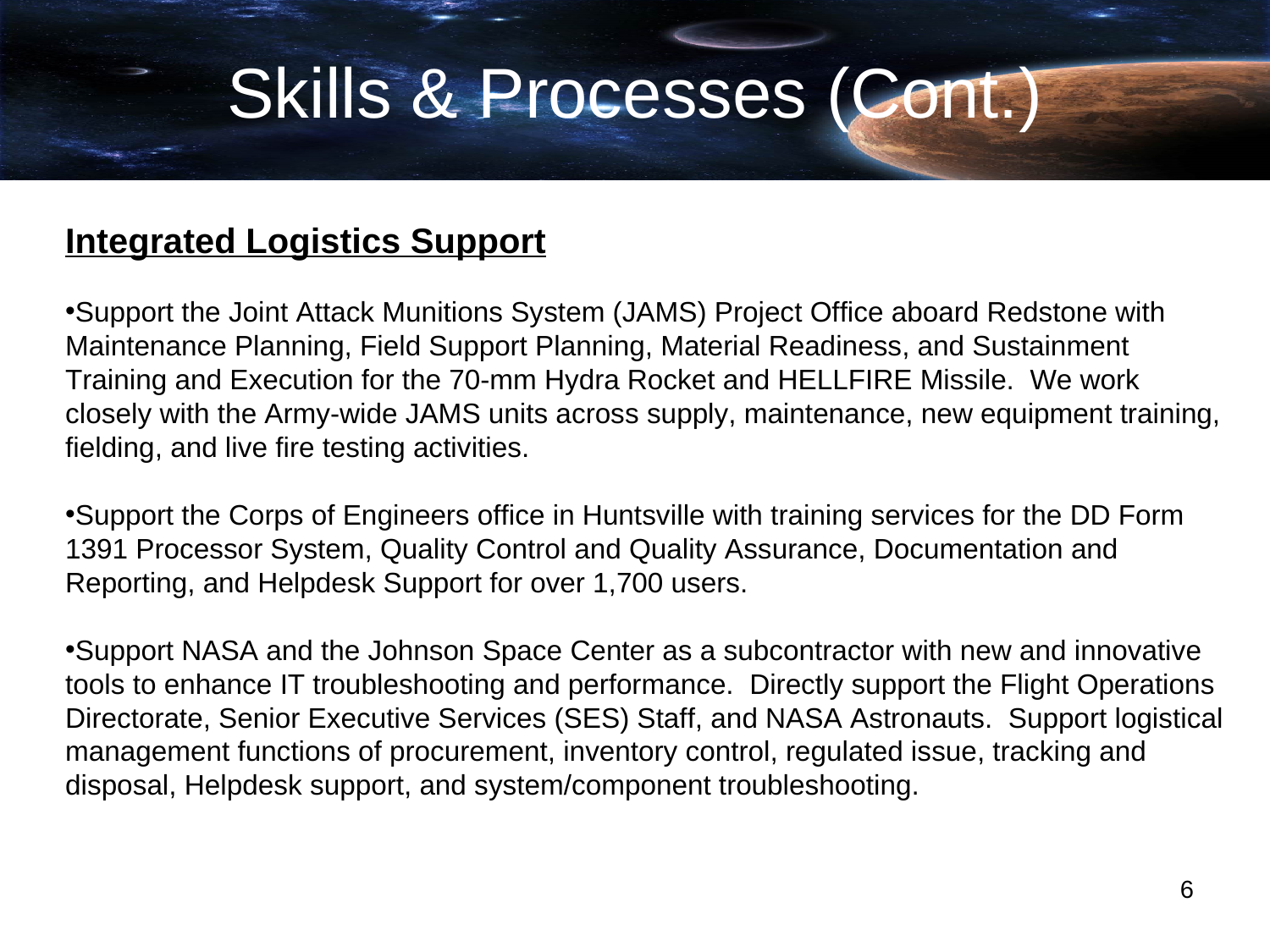### Skills & Processes (Cont.)

#### **Software Development**

•Our services include software requirements definition and development for the Digital Fire Control Systems (DFCS) of the M777A2 Lightweight Howitzer, the M119A3 Howitzer, and the M109A6 Paladin to include:

- ‒ Software design, coding, formal testing, and documentation.
- ‒ Establishment of software product baselines.
- ‒ Support for Functional and Physical Configuration Audits.
- ‒ Support for field testing and Formal Qualification Testing at the U.S. Army Picatinny Arsenal.

•We perform Computer Based Training (CBT) development, integration, test support, and requirements analysis.

•We provide website support.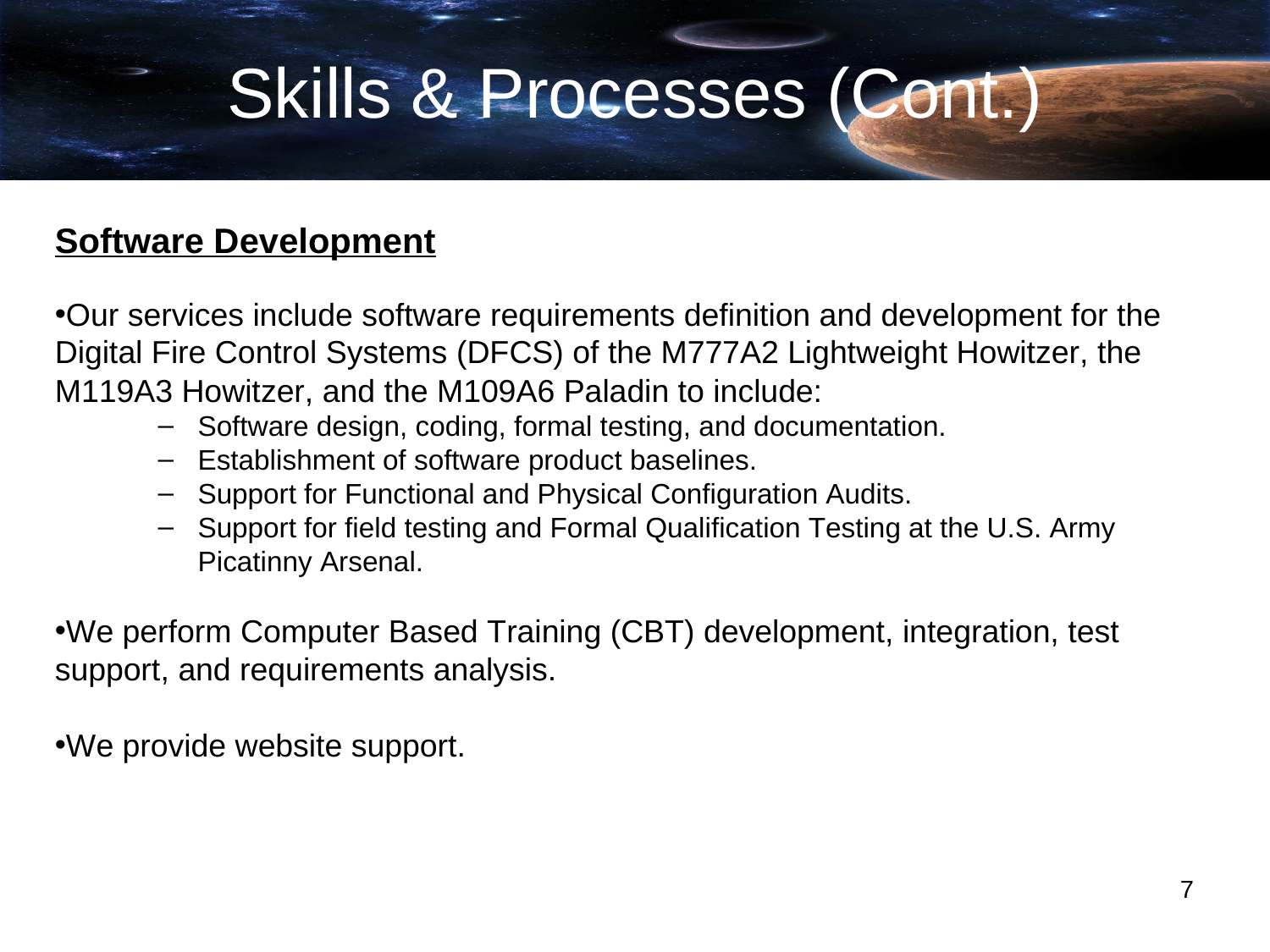

- **CCDEVCOM Aviation and Missile Center**
- **Picatinny Arsenal**
- **OUS Army Corps of Engineers**
- NASA Johnson Space Center
- **Joint Attack Munitions Systems Project Office**
- **US Army National Guard**